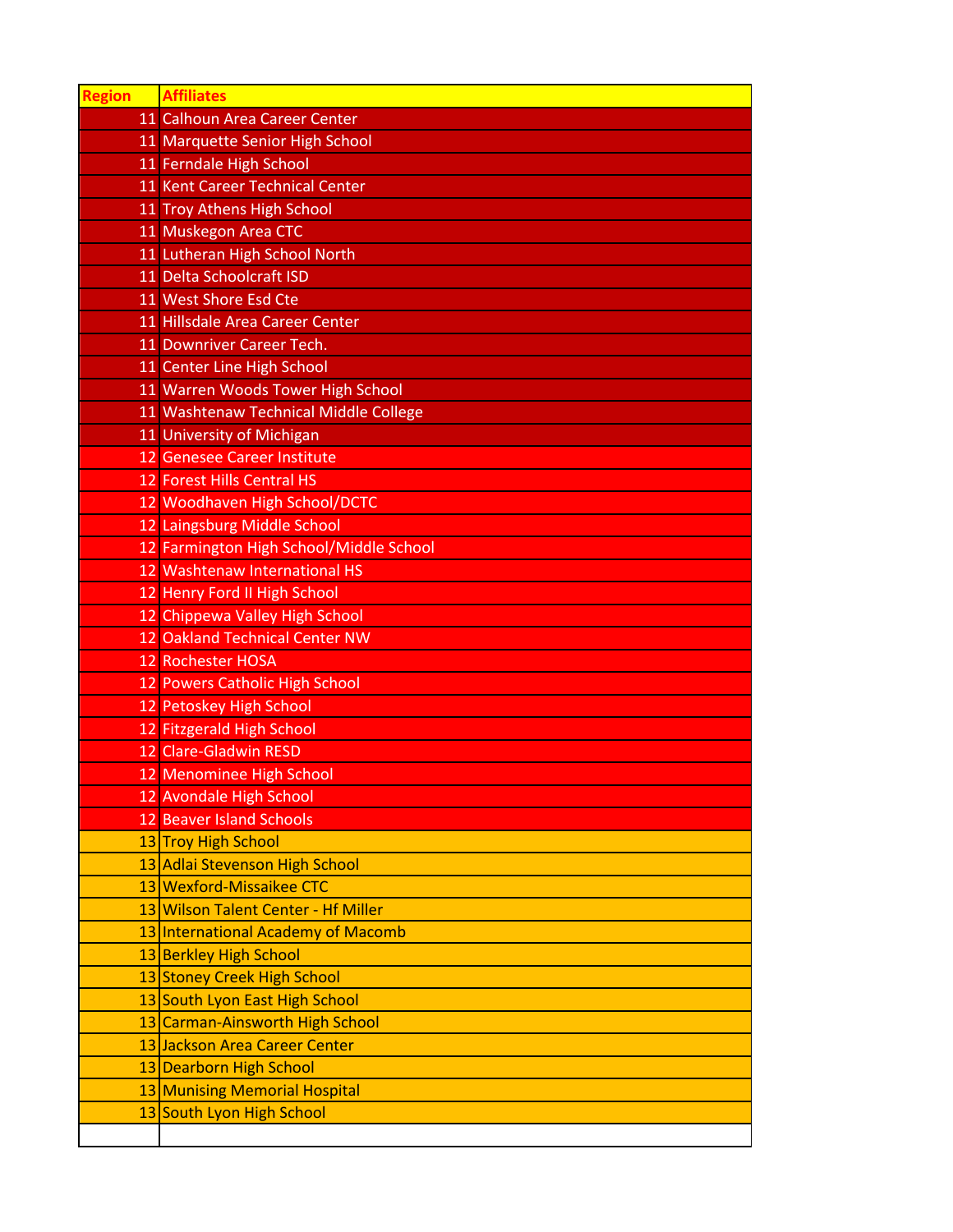| 14 Michigan Great Lakes Virtual Academy |
|-----------------------------------------|
| 14 Northville HS                        |
| 14 Dakota High School                   |
| 14 Copper Country                       |
| 14 Huron HS                             |
| 14 Livonia Career Tech. Center          |
| 14 Davison High School                  |
| 14 Traverse Bay Area Career Tech Center |
| 14 Manistique Satellite Center          |
| 14 Ishpeming High School                |
| 14 Lake Shore HS                        |
| 14 L'Anse Area School                   |
| 14 New Haven High School                |
| 14 Romulus Senior High School           |
| 14 Alpena High School                   |
| 15 Plymouth Canton Salem HS             |
| 15 Kalamazoo HOSA                       |
| <b>15 Grand Blanc High School</b>       |
| 15 Oxford High School                   |
| 15 Armada HS                            |
| 15 Eisenhower High School               |
| 15 St. Catherine Academy                |
| 15 Alma High School                     |
| 15 Plymouth-Canton Ed. Park             |
| 15 Sault Area High School               |
| 15 KRESA EFE Veterinary Science         |
| 15 Lapeer HS                            |
| 15 Skyline High School                  |
| 15 St. Clair County Tec/resa            |
| 15 Niles High School                    |
| 15 Newaygo Co Career Tech               |
| 16 William D Ford Car/Tech Ctr          |
| 16 International Academy East           |
| 16 West Bloomfield High School          |
| 16 Fraser High School                   |
| 16 Dickinson Iron Tech Ed Ctr           |
| 16 Mercy High School                    |
| 16 Sanilac Career Center                |
| 16 Anchor Bay High School               |
| 16 Ben Carson High School               |
| 16 Walled Lake Central                  |
| 16 Oakland Early College                |
| 16 Tuscola Tech Center                  |
| 16 St. Joseph High School               |
| 16 Greenhills Schools                   |
| 16 Charlevoix High School               |
|                                         |